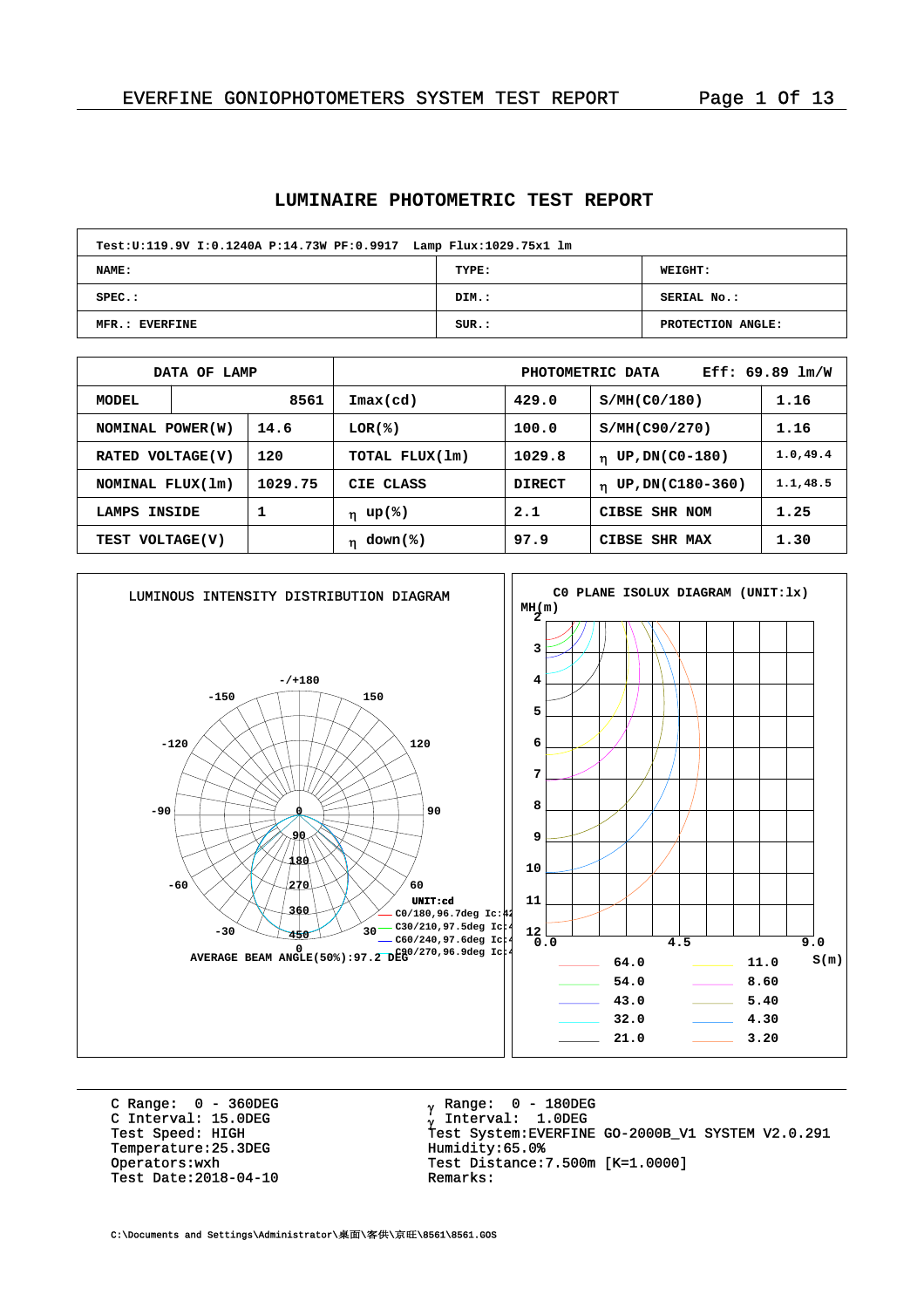## **ZONAL FLUX DIAGRAM**

#### ZONAL FLUX DIAGRAM:

| $\mathbf{Y}$ | C <sub>0</sub> | C45   | C90   | C135  | C180                  | C225  | C270  | C315  | $\gamma$  | $\Phi$ zone | $\Phi$ total | \$lum, lamp |
|--------------|----------------|-------|-------|-------|-----------------------|-------|-------|-------|-----------|-------------|--------------|-------------|
| 10           | 418.1          | 418.2 | 417.0 | 416.1 | 417.2                 | 415.7 | 415.8 | 416.2 | $0 - 10$  | 40.30       | 40.30        | 3.91,3.91   |
| 20           | 385.7          | 386.9 | 385.4 | 383.8 | 384.3                 | 382.2 | 382.5 | 383.9 | $10 - 20$ | 113.5       | 153.8        | 14.9,14.9   |
| 30           | 334.6          | 337.5 | 335.2 | 333.5 | 333.2                 | 330.8 | 331.0 | 333.3 | $20 - 30$ | 166.0       | 319.7        | 31, 31      |
| 40           | 271.6          | 276.3 | 273.2 | 272.0 | 270.2                 | 268.4 | 267.7 | 271.2 | $30 - 40$ | 189.5       | 509.3        | 49.5,49.5   |
| 50           | 203.6          | 210.2 | 206.1 | 206.4 | 202.1                 | 203.0 | 199.0 | 205.5 | $40 - 50$ | 183.7       | 693.0        | 67.3,67.3   |
| 60           | 133.9          | 145.2 | 137.0 | 141.6 | 133.3                 | 137.6 | 129.8 | 140.4 | $50 - 60$ | 152.5       | 845.5        | 82.1,82.1   |
| 70           | 70.64          | 80.48 | 73.60 | 77.65 | 70.83                 | 73.28 | 67.31 | 75.69 | $60 - 70$ | 103.8       | 949.4        | 92.2,92.2   |
| 80           | 20.41          | 25.38 | 21.69 | 23.61 | 20.49                 | 20.50 | 18.39 | 22.02 | $70 - 80$ | 48.79       | 998.2        | 96.9,96.9   |
| 90           | 3.095          | 3.303 | 3.204 | 3.012 | 3.463                 | 3.198 | 3.231 | 3.425 | $80 - 90$ | 10.14       | 1008         | 97.9,97.9   |
| 100          | 2.704          | 2.696 | 2.692 | 2.692 | 3.274                 | 3.277 | 3.270 | 3.266 | 90-100    | 3.216       | 1012         | 98.2,98.2   |
| 110          | 2.873          | 2.858 | 2.857 | 2.850 | 3.408                 | 3.408 | 3.389 | 3.389 | 100-110   | 3.227       | 1015         | 98.5,98.5   |
| 120          | 3.069          | 3.050 | 3.054 | 3.046 | 3.559                 | 3.551 | 3.540 | 3.531 | 110-120   | 3.185       | 1018         | 98.9,98.9   |
| 130          | 3.293          | 3.270 | 3.277 | 3.266 | 3.728                 | 3.712 | 3.713 | 3.697 | 120-130   | 3.042       | 1021         | 99.1,99.1   |
| 140          | 3.570          | 3.536 | 3.558 | 3.536 | 3.913                 | 3.897 | 3.898 | 3.870 | 130-140   | 2.788       | 1024         | 99.4,99.4   |
| 150          | 3.878          | 3.859 | 3.859 | 3.852 | 4.113                 | 4.094 | 4.102 | 4.071 | 140-150   | 2.413       | 1026         | 99.7,99.7   |
| 160          | 4.198          | 4.160 | 4.175 | 4.152 | 4.318                 | 4.306 | 4.302 | 4.286 | 150-160   | 1.898       | 1028         | 99.8,99.8   |
| 170          | 4.448          | 4.425 | 4.421 | 4.402 | 4.506                 | 4.475 | 4.491 | 4.467 | 160-170   | 1.230       | 1029         | 100,100     |
| 180          | 4.575          | 4.564 | 4.552 | 4.560 | 4.579                 | 4.568 | 4.552 | 4.552 | 170-180   | 0.4293      | 1030         | 100,100     |
| <b>DEC</b>   |                |       |       |       | LUMINOUS INTENSITY:cd |       |       |       |           |             | UNIT: 1m     |             |

C Range: 0 - 360DEG C Interval: 15.0DEG Temperature:25.3DEG Humidity:65.0%<br>Operators:wxh Test Distance: Test Date:  $2018-04-10$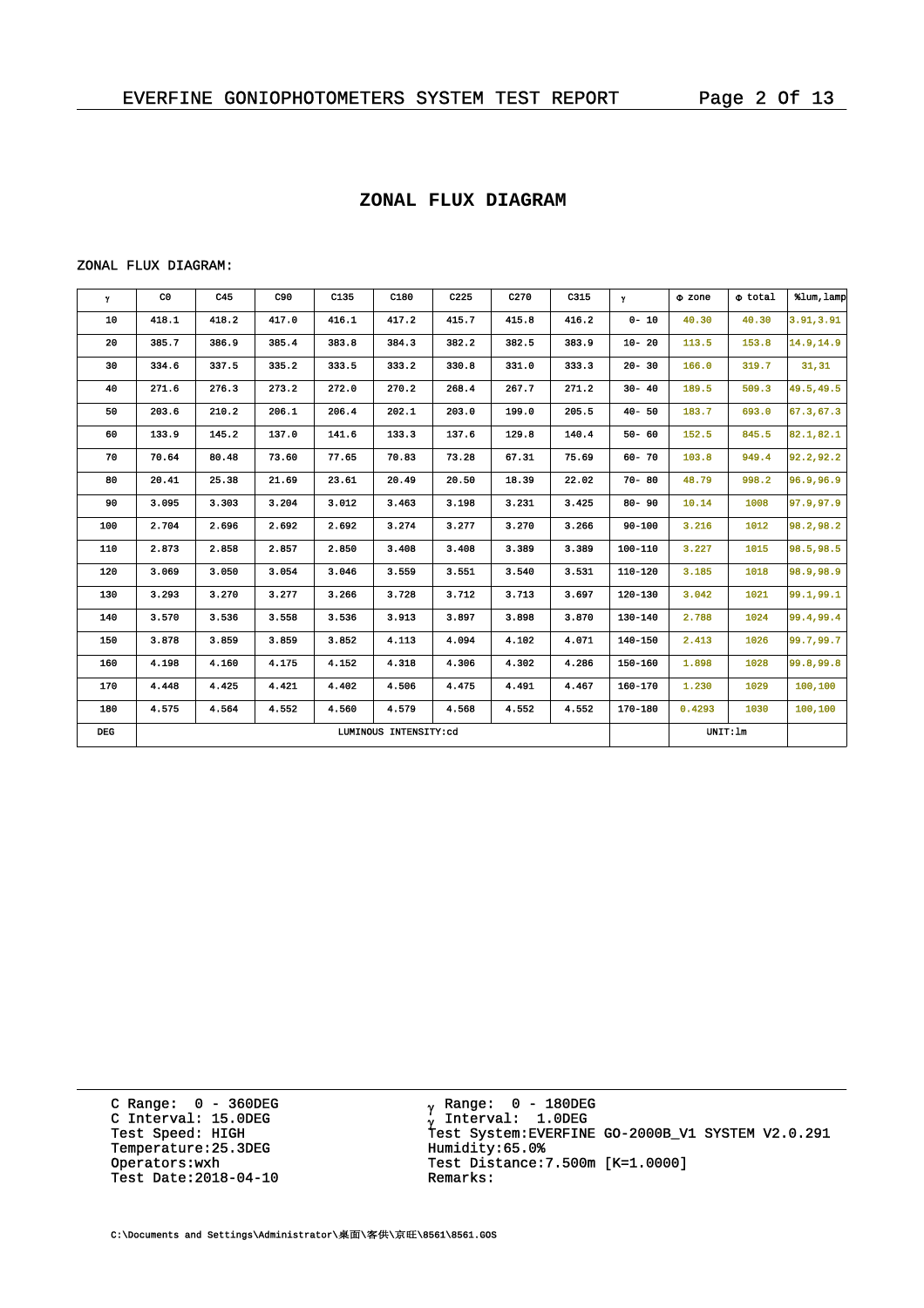|                                                                      |                                                                                                      |            |                        |             |            |            |                             |            | JBIANI                          |            |            |                |                |                   |                          |            |            |
|----------------------------------------------------------------------|------------------------------------------------------------------------------------------------------|------------|------------------------|-------------|------------|------------|-----------------------------|------------|---------------------------------|------------|------------|----------------|----------------|-------------------|--------------------------|------------|------------|
|                                                                      | Test:U:119.9V I:0.1240A P:14.73W PF:0.9917                                 Lamp Flux:1029.75x1    lm |            |                        |             |            |            |                             |            |                                 |            |            |                |                |                   |                          |            |            |
| NAME:                                                                |                                                                                                      |            |                        |             |            |            |                             |            | TYPE:                           |            |            |                |                | WEIGHT:           |                          |            |            |
|                                                                      | SPEC.:                                                                                               |            |                        |             |            |            |                             |            | DIM.:                           |            |            |                |                | SERIAL No.:       |                          |            |            |
|                                                                      | MFR.: EVERFINE                                                                                       |            |                        |             |            |            |                             |            | $SUR.$ :                        |            |            |                |                | PROTECTION ANGLE: |                          |            |            |
|                                                                      | pcc                                                                                                  |            | 80%                    |             |            | 70%        |                             |            | 50%                             |            |            | $30*$          |                |                   | 10%                      |            | 0          |
| ρw                                                                   |                                                                                                      | 50%        | 30%                    | $10*$       | 50%        | 30%        | $10*$                       | 50%        | 30%                             | $10*$      | 50%        | $30*$          | 10%            | 50%               | 30%                      | 10%        | 0          |
|                                                                      | ρfc                                                                                                  |            | 20%                    |             |            | 20%        |                             |            | $20*$                           |            |            | 20%            |                |                   | 20%                      |            | 0          |
|                                                                      | RCR                                                                                                  |            | RCR: Room Cavity Ratio |             |            |            |                             |            | Coefficients of Utilization(CU) |            |            |                |                |                   |                          |            |            |
|                                                                      | 0.0                                                                                                  | 1.19       | 1.19                   | 1.19        | 1.16       | 1.16       | 1.16                        | 1.10       | 1.10                            | 1.10       | 1.05       | 1.05           | 1.05           | 1.00              | 1.00                     | 1.00       | . 98       |
|                                                                      | 1.0                                                                                                  | 1.05       | 1.01                   | .97         | 1.02       | . 99       | .96                         | .98        | .95                             | .92        | .94        | .91            | .89            | .90               | .88                      | .86        | .84        |
|                                                                      | 2.0<br>3.0                                                                                           | .92<br>.82 | .86<br>.74             | .81<br>.68  | .90<br>.80 | .85<br>.73 | .80<br>.67                  | .86<br>.77 | .82<br>.71                      | .77<br>.66 | .83<br>.74 | . 79<br>.69    | .75<br>.64     | .80<br>.71        | .76<br>. 67              | .73<br>.63 | .71<br>.61 |
|                                                                      | 4.0                                                                                                  | . 73       | .65                    | .58         | . 71       | .64        | .58                         | .69        | .62                             | .57        | .66        | .60            | .56            | . 64              | .59                      | .55        | .53        |
|                                                                      | 5.0                                                                                                  | .65        | .57                    | .51         | . 64       | .56        | .50                         | .62        | .55                             | .49        | .60        | .54            | . 49           | .58               | .52                      | .48        | . 46       |
|                                                                      | 6.0                                                                                                  | .59        | .51                    | .44         | .58        | .50        | .44                         | .56        | .49                             | .44        | .54        | .48            | . 43           | .53               | . 47                     | . 43       | . 41       |
|                                                                      | 7.0                                                                                                  | .54        | . 45                   | .40         | .53        | .45        | . 39                        | .51        | .44                             | .39        | .50        | .43            | .38            | . 48              | . 42                     | .38        | .36        |
|                                                                      | 8.0                                                                                                  | .49        | .41                    | .35         | . 49       | .41        | .35                         | .47        | .40                             | .35        | .46        | . 39           | .35            | . 44              | .39                      | .34        | .32        |
|                                                                      | 9.0                                                                                                  | . 45       | .37                    | .32         | . 45       | .37        | .32                         | .43        | .36                             | .32        | .42        | . 36           | .31            | . 41              | . 35                     | .31        | . 29       |
|                                                                      | 10.0                                                                                                 | .42        | .34                    | . 29        | .41        | .34        | .29                         | .40        | .33                             | . 29       | .39        | .33            | . 29           | .38               | .32                      | .28        | .27        |
| <b>LAMPS</b>                                                         |                                                                                                      |            |                        |             |            |            | LUMINAIRE BUDGETARY DIAGRAM |            |                                 |            |            |                |                |                   |                          |            |            |
| 50                                                                   |                                                                                                      |            |                        |             |            |            |                             |            |                                 |            |            |                |                |                   |                          |            |            |
| 40                                                                   |                                                                                                      |            |                        |             |            |            |                             |            |                                 |            |            |                |                |                   |                          |            |            |
|                                                                      |                                                                                                      |            |                        |             |            |            |                             |            |                                 |            |            |                |                |                   |                          |            |            |
| 30                                                                   |                                                                                                      |            |                        |             |            |            |                             |            |                                 |            |            |                |                |                   |                          |            |            |
|                                                                      |                                                                                                      |            |                        |             |            |            |                             |            |                                 |            |            |                |                |                   |                          |            |            |
| 20                                                                   |                                                                                                      |            |                        |             |            |            |                             |            |                                 |            |            |                |                |                   |                          |            |            |
|                                                                      |                                                                                                      |            |                        |             |            |            |                             |            |                                 |            |            |                |                |                   |                          |            |            |
|                                                                      |                                                                                                      |            |                        |             |            |            |                             |            |                                 |            |            |                |                |                   |                          |            |            |
|                                                                      |                                                                                                      |            |                        |             |            |            |                             |            |                                 |            |            |                |                |                   |                          |            |            |
|                                                                      |                                                                                                      |            |                        |             |            |            |                             |            |                                 |            |            |                |                |                   |                          |            |            |
| 10<br>9                                                              |                                                                                                      |            |                        |             |            |            |                             |            |                                 |            |            |                |                | CONDITIONS        |                          |            |            |
| 8                                                                    |                                                                                                      |            |                        |             |            |            |                             |            |                                 |            |            |                | <b>FLUX</b>    |                   |                          | 50001m     |            |
| 7                                                                    |                                                                                                      |            |                        |             |            |            |                             |            |                                 |            |            |                | ${\tt FACTOR}$ |                   |                          | 0.70       |            |
| 6                                                                    |                                                                                                      |            |                        |             |            |            |                             |            |                                 |            |            |                | Hdown          |                   |                          | 0.00m      |            |
| 5                                                                    |                                                                                                      |            |                        |             |            |            |                             |            |                                 |            |            |                | Hwork          |                   |                          | 0.00m      |            |
| 4                                                                    |                                                                                                      |            |                        | 取つ          |            |            |                             |            |                                 |            |            |                | Ework(AVE)     |                   |                          | 1001x      |            |
|                                                                      |                                                                                                      |            |                        |             |            |            |                             |            |                                 |            |            |                | $\rho$ (%)     |                   | cc                       | W          | fс         |
| 3                                                                    |                                                                                                      |            |                        | 申ライ         |            |            |                             |            |                                 |            |            |                |                |                   | 70                       | 50         | $30\,$     |
|                                                                      |                                                                                                      |            |                        |             |            |            |                             |            |                                 |            |            |                |                |                   | 50                       | 30         | 20         |
|                                                                      |                                                                                                      |            |                        |             |            |            |                             |            |                                 |            |            |                |                |                   |                          |            |            |
| $^2$ 1 $\!\!\!\!\phantom{1\!}\stackrel{\text{\tiny{L}}}{\mathbf{0}}$ |                                                                                                      | 20         | 30                     | $40\quad50$ | 70         | 100        |                             | 200        | 300                             |            | 500 700    | 1 <sub>k</sub> |                | 2k                | $\overline{\mathbf{3k}}$ | 4k 5k      | 7k         |
|                                                                      | AREA(m2)                                                                                             |            |                        |             |            |            |                             |            |                                 |            |            |                |                |                   |                          |            |            |

# **CU AND LUMINAIRE BUDGETARY ESTIMATE DIAGRAM**

C Range: 0 - 360DEG C Interval: 15.0DEG Temperature:25.3DEG Humidity:65.0%<br>Operators:wxh Test Distance: Test Date:  $2018-04-10$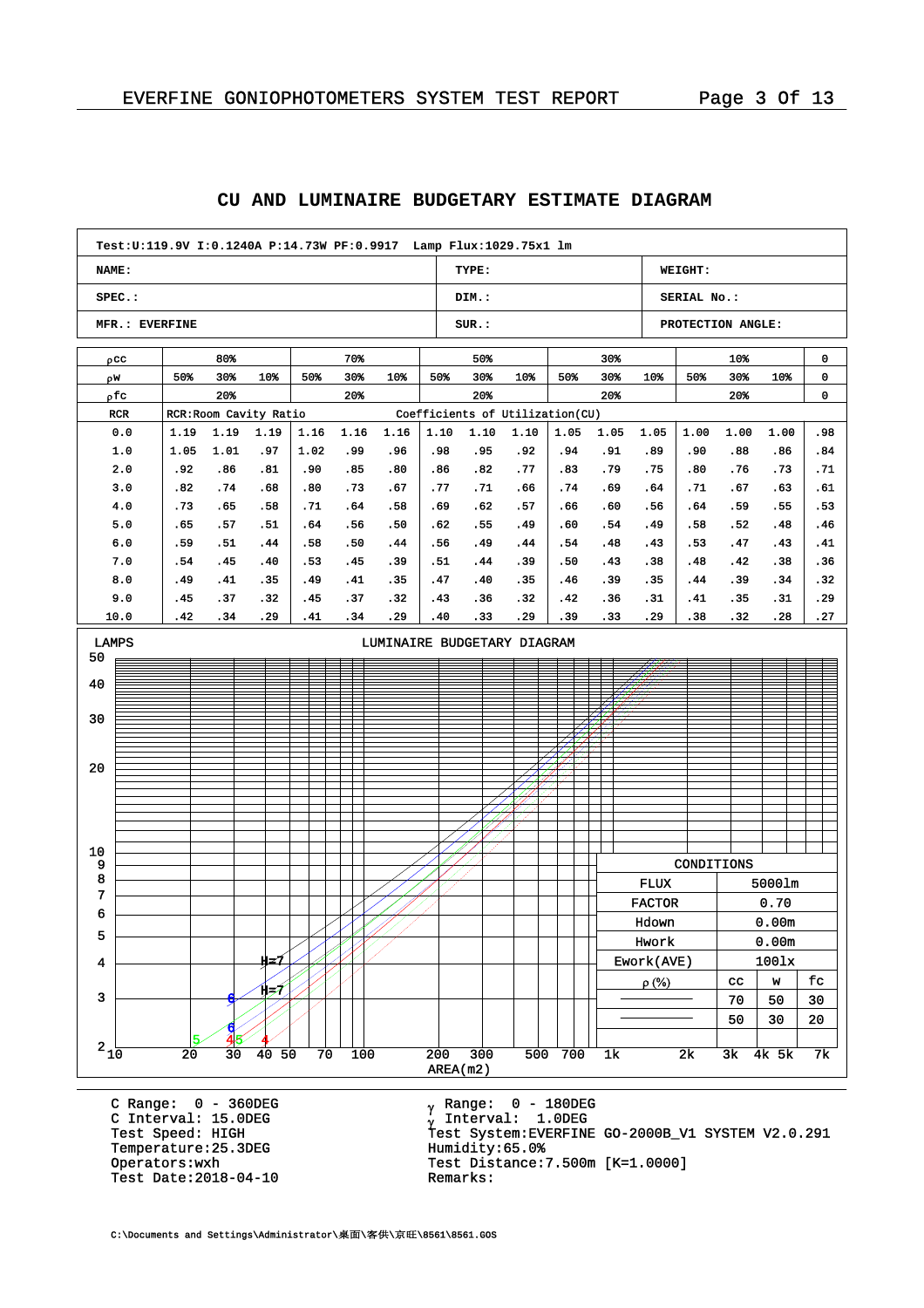#### **WEC AND CCEC**

| Test: U:119.9V I: 0.1240A P:14.73W PF: 0.9917 Lamp Flux: 1029.75x1 lm |       |                   |  |  |  |  |  |  |  |  |
|-----------------------------------------------------------------------|-------|-------------------|--|--|--|--|--|--|--|--|
| NAME:                                                                 | TYPE: | <b>WEIGHT:</b>    |  |  |  |  |  |  |  |  |
| $SPEC.$ :                                                             | DIM.: | SERIAL No.:       |  |  |  |  |  |  |  |  |
| MFR.: EVERFINE                                                        | SUR.: | PROTECTION ANGLE: |  |  |  |  |  |  |  |  |

| $_{\text{o}}$ c $_{\text{c}}$ |       | 80%            |                       |      | 70%            |              |      | 50%            |                                 |     | 30%                  |                 |      | $10\%$         |      | 0 |
|-------------------------------|-------|----------------|-----------------------|------|----------------|--------------|------|----------------|---------------------------------|-----|----------------------|-----------------|------|----------------|------|---|
| oΨ                            | 50%   | $30*$          | 10%                   | 50%  | 30%            | 10%          | 50%  | 30%            | 10 <sub>8</sub>                 | 50% | 30%                  | 10 <sub>3</sub> | 50%  | 30%            | 10%  | 0 |
| ofc.                          |       | $20*$          |                       |      | $20*$          |              |      | $20*$          |                                 |     | $20*$                |                 |      | $20*$          |      | 0 |
| RCR.                          |       |                | RCR:Room Cavity Ratio |      |                |              |      |                | Wall Exitance Coeffcients (WEC) |     |                      |                 |      |                |      |   |
| 0.0                           |       |                |                       |      |                |              |      |                |                                 |     |                      |                 |      |                |      |   |
| 1.0                           |       | .281 .160 .051 |                       |      |                | .273.156.049 |      | .259.148.047   |                                 |     |                      | .246.142.045    |      | .234.135.044   |      |   |
| 2.0                           | . 269 | .147           | .045                  |      | .262.144.044   |              |      | .249 .139 .043 |                                 |     | .238.133.042         |                 |      | .227.128.040   |      |   |
| 3.0                           |       | .251 .134 .040 |                       |      | .245.131.040   |              |      | .234.127.039   |                                 |     |                      | .224 .123 .038  |      | .214 .119 .037 |      |   |
| 4.0                           | .234  | .122.036       |                       |      | .229.120.035   |              |      | .219 .116 .035 |                                 |     | .210.113.034         |                 | .201 | .109 .033      |      |   |
| 5.0                           |       | .218 .111 .032 |                       |      | .213 .109 .032 |              |      | .204.106.031   |                                 |     | .196 .104 .031       |                 |      | .188.101.030   |      |   |
| 6.0                           | .203  |                | $.102$ $.029$         |      | .199.101.029   |              | .191 |                | .098.029                        |     | .184.095             | .028            | .177 | .093           | .028 |   |
| 7.0                           | .190  | .094.027       |                       |      | .186 .093 .026 |              | .179 |                | .091 .026                       |     | .173 .088 .026       |                 |      | .166.086.025   |      |   |
| 8.0                           | .178  | .087           | .024                  | .175 |                | .086.024     | .168 | .084.024       |                                 |     | $.162$ $.082$ $.024$ |                 | .157 | .080           | .023 |   |
| 9.0                           | .168  | $.081$ $.023$  |                       |      | .165.080       | .022         |      | .159 .078 .022 |                                 |     | .153 .077 .022       |                 |      | .148.075.022   |      |   |
| 10.0                          | .158  | .076           | .021                  | .155 | .075           | .021         | .150 | .073           | .021                            |     |                      | .145 .072 .020  | .140 | .071           | .020 |   |

| 0CC        |      | 80%                  |                |                       | 70%             |                                                             |      | 50%                  |       |      | 30%                  |                 |      | $10*$                |           | 0 |
|------------|------|----------------------|----------------|-----------------------|-----------------|-------------------------------------------------------------|------|----------------------|-------|------|----------------------|-----------------|------|----------------------|-----------|---|
| ρW         | 50%  | 30%                  | 10%            | 50%                   | 30 <sub>8</sub> | 10%                                                         | 50%  | 30%                  | $10*$ | 50%  | 30%                  | 10 <sub>8</sub> | 50%  | 30%                  | 10%       | 0 |
| ofc.       |      | 20%                  |                |                       | $20*$           |                                                             |      | $20*$                |       |      | $20*$                |                 |      | $20*$                |           | 0 |
| <b>RCR</b> |      |                      |                | RCR:Room Cavity Ratio |                 | Ceiling Cavity Exitance Coefficients(CCEC)                  |      |                      |       |      |                      |                 |      |                      |           |   |
| 0.0        | .206 |                      | .206.206       |                       |                 | .176 .176 .176                                              |      | .120 .120 .120       |       |      | .069.069             | .069            |      | $.022$ $.022$ $.022$ |           |   |
| 1.0        |      | .194.172.153         |                |                       | .166 .148 .131  |                                                             |      | .114 .102 .091       |       |      | .065.059.053         |                 |      | .021 .019 .017       |           |   |
| 2.0        | .185 |                      | .148.117       |                       | .159.128.101    |                                                             | .109 | .088                 | .070  | .063 |                      | .051 .041       | .020 | .017                 | .013      |   |
| 3.0        |      | .177.130.093         |                |                       | .152 .112 .081  |                                                             |      | .104.078.057         |       |      | $.060$ $.046$ $.033$ |                 |      | .019 .015 .011       |           |   |
| 4.0        | .169 |                      | .117.077       |                       | .145.101.067    |                                                             | .100 | .070.047             |       |      |                      | .058.041.028    | .019 |                      | .013 .009 |   |
| 5.0        |      | $.162$ $.106$ $.065$ |                |                       | .139.092.057    |                                                             |      | .096.064.040         |       |      |                      | .056 .038 .024  |      | .018.012.008         |           |   |
| 6.0        | .155 | .098                 | .057           | .133                  | .085.050        |                                                             |      | $.092$ $.059$ $.035$ |       | .053 |                      | .035.021        | .017 |                      | .011 .007 |   |
| 7.0        | .148 |                      | .091 .051      |                       |                 | .128 .079 .044                                              |      | .088.055.031         |       |      |                      | .051 .033 .019  |      | .017 .011 .006       |           |   |
| 8.0        | .142 | .085                 | .046           |                       | .122 .074 .040  |                                                             | .085 | .052.029             |       | .049 |                      | .031 .017       | .016 | .010                 | .006      |   |
| 9.0        | .136 |                      | $.080$ . 042 . |                       | .118 .070 .037  |                                                             |      | .081.049.026         |       |      |                      | .047.029.016    |      | .015 .009 .005       |           |   |
| 10.0       | .131 |                      |                |                       |                 | .015 .027 .046 .024 .046 .046 .046 .024 .040 .076 .076 .076 |      |                      |       |      |                      |                 |      | .015 .009 .005       |           |   |

C Range: 0 - 360DEG C Interval: 15.0DEG<br>Test Speed: HIGH Temperature:25.3DEG Humidity:65.0%<br>Operators:wxh Test Distance: Test Date:  $2018-04-10$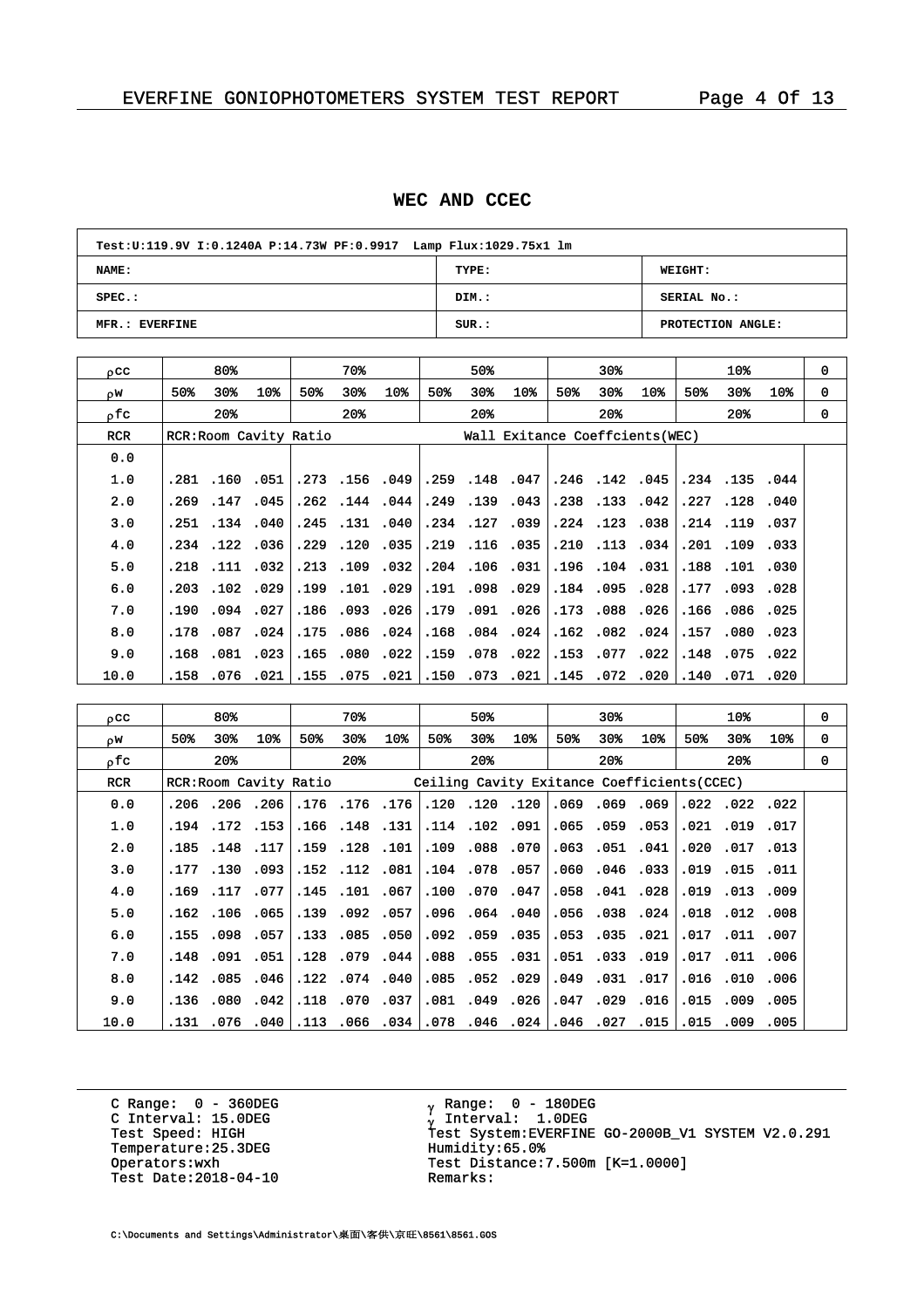| Test:U:119.9V I:0.1240A P:14.73W PF:0.9917 Lamp Flux:1029.75x1 lm |                         |      |      |                  |      |                 |                 |      |                   |      |      |
|-------------------------------------------------------------------|-------------------------|------|------|------------------|------|-----------------|-----------------|------|-------------------|------|------|
| NAME:                                                             |                         |      |      |                  |      | TYPE:           |                 |      | WEIGHT:           |      |      |
| $SPEC.$ :                                                         |                         |      |      |                  |      | DIM.:           |                 |      | SERIAL No.:       |      |      |
| MFR.: EVERFINE                                                    |                         |      |      |                  |      | SUR.:           |                 |      | PROTECTION ANGLE: |      |      |
| ceiling/cavity                                                    |                         | 0.7  | 0.7  | 0.5              | 0.5  | 0.3             | 0.7             | 0.7  | 0.5               | 0.5  | 0.3  |
|                                                                   | walls                   | 0.5  | 0.3  | 0.5              | 0.3  | 0.3             | 0.5             | 0.3  | 0.5               | 0.3  | 0.3  |
| working plane                                                     |                         | 0.2  | 0.2  | 0.2              | 0.2  | 0.2             | 0.2             | 0.2  | 0.2               | 0.2  | 0.2  |
| Room dimensions                                                   |                         |      |      | Viewed crosswise |      |                 |                 |      | Viewed endwise    |      |      |
| $2H y =$<br>$x =$                                                 | 2H                      | 16.4 | 17.8 | 16.7             | 18.0 | 18.3            | 16.5            | 17.9 | 16.7              | 18.1 | 18.3 |
|                                                                   | 3H                      | 17.5 | 18.8 | 17.8             | 19.0 | 19.3            | 17.6            | 18.9 | 17.9              | 19.1 | 19.4 |
|                                                                   | 4H                      | 17.8 | 19.0 | 18.1             | 19.3 | 19.6            | 17.9            | 19.2 | 18.3              | 19.4 | 19.7 |
|                                                                   | 6н                      | 17.9 | 19.1 | 18.3             | 19.4 | 19.7            | 18.1            | 19.2 | 18.4              | 19.6 | 19.9 |
|                                                                   | 8H                      | 17.9 | 19.1 | 18.3             | 19.4 | 19.7            | 18.1            | 19.2 | 18.5              | 19.5 | 19.9 |
|                                                                   | 12H                     | 17.9 | 19.0 | 18.3             | 19.3 | 19.7            | 18.1            | 19.2 | 18.5              | 19.5 | 19.8 |
|                                                                   |                         |      |      |                  |      |                 |                 |      |                   |      |      |
| 4H                                                                | 2H                      | 16.9 | 18.2 | 17.3             | 18.4 | 18.7            | 17.0            | 18.2 | 17.3              | 18.5 | 18.8 |
|                                                                   | 3H                      | 18.2 | 19.2 | 18.6             | 19.6 | 19.9            | 18.3            | 19.3 | 18.7              | 19.7 | 20.0 |
|                                                                   | 4H                      | 18.6 | 19.6 | 19.0             | 19.9 | 20.3            | 18.7            | 19.7 | 19.1              | 20.1 | 20.4 |
|                                                                   | 6н                      | 18.8 | 19.7 | 19.3             | 20.1 | 20.5            | 19.0            | 19.8 | 19.4              | 20.2 | 20.6 |
|                                                                   | 8H                      | 18.9 | 19.7 | 19.3             | 20.1 | 20.5            | 19.0            | 19.8 | 19.5              | 20.2 | 20.6 |
|                                                                   | 12H                     | 18.9 | 19.6 | 19.3             | 20.0 | 20.5            | 19.0            | 19.8 | 19.5              | 20.2 | 20.6 |
|                                                                   |                         |      |      |                  |      |                 |                 |      |                   |      |      |
| 8н                                                                | 4H                      | 18.8 | 19.6 | 19.2             | 20.0 | 20.4            | 18.9            | 19.7 | 19.3              | 20.1 | 20.5 |
|                                                                   | 6н                      | 19.1 | 19.8 | 19.6             | 20.2 | 20.7            | 19.2            | 19.9 | 19.7              | 20.3 | 20.8 |
|                                                                   | 8н                      | 19.2 | 19.8 | 19.7             | 20.2 | 20.7            | 19.3            | 19.9 | 19.8              | 20.4 | 20.8 |
|                                                                   | 12H                     | 19.2 | 19.7 | 19.7             | 20.2 | 20.7            | 19.4            | 19.9 | 19.9              | 20.3 | 20.9 |
|                                                                   |                         |      |      |                  |      |                 |                 |      |                   |      |      |
| 12H                                                               | 4H                      | 18.8 | 19.5 | 19.2             | 19.9 | 20.4            | 18.9            | 19.6 | 19.3              | 20.0 | 20.5 |
|                                                                   | 6н                      | 19.1 | 19.7 | 19.6             | 20.2 | 20.6            | 19.2            | 19.8 | 19.7              | 20.3 | 20.8 |
| 19.2<br>8н<br>19.7<br>19.7<br>20.2                                |                         |      |      |                  |      | 20.7            | 19.3            | 19.8 | 19.8              | 20.3 | 20.8 |
| Variations with the observer position at spacings:                |                         |      |      |                  |      |                 |                 |      |                   |      |      |
| $+ 0.3 / - 0.3$<br>$S = 1.0H$                                     |                         |      |      |                  |      |                 | $+ 0.2 / - 0.3$ |      |                   |      |      |
| 1.5H<br>$+ 0.2 / - 0.4$                                           |                         |      |      |                  |      | $+ 0.2 / - 0.4$ |                 |      |                   |      |      |
|                                                                   | 2.0H<br>$+ 0.3 / - 0.5$ |      |      |                  |      |                 |                 |      | $+ 0.3 / - 0.5$   |      |      |

# **UGR(Unified Glare Rating) Table**

CIE Pub.117 Corrected 1030 lm Total Lamp Luminous Flux.(8log(F/F0) = 0.1)

C Range: 0 - 360DEG C Interval: 15.0DEG<br>Test Speed: HIGH Temperature:25.3DEG Humidity:65.0%<br>Operators:wxh Test Distance: Test Date:  $2018-04-10$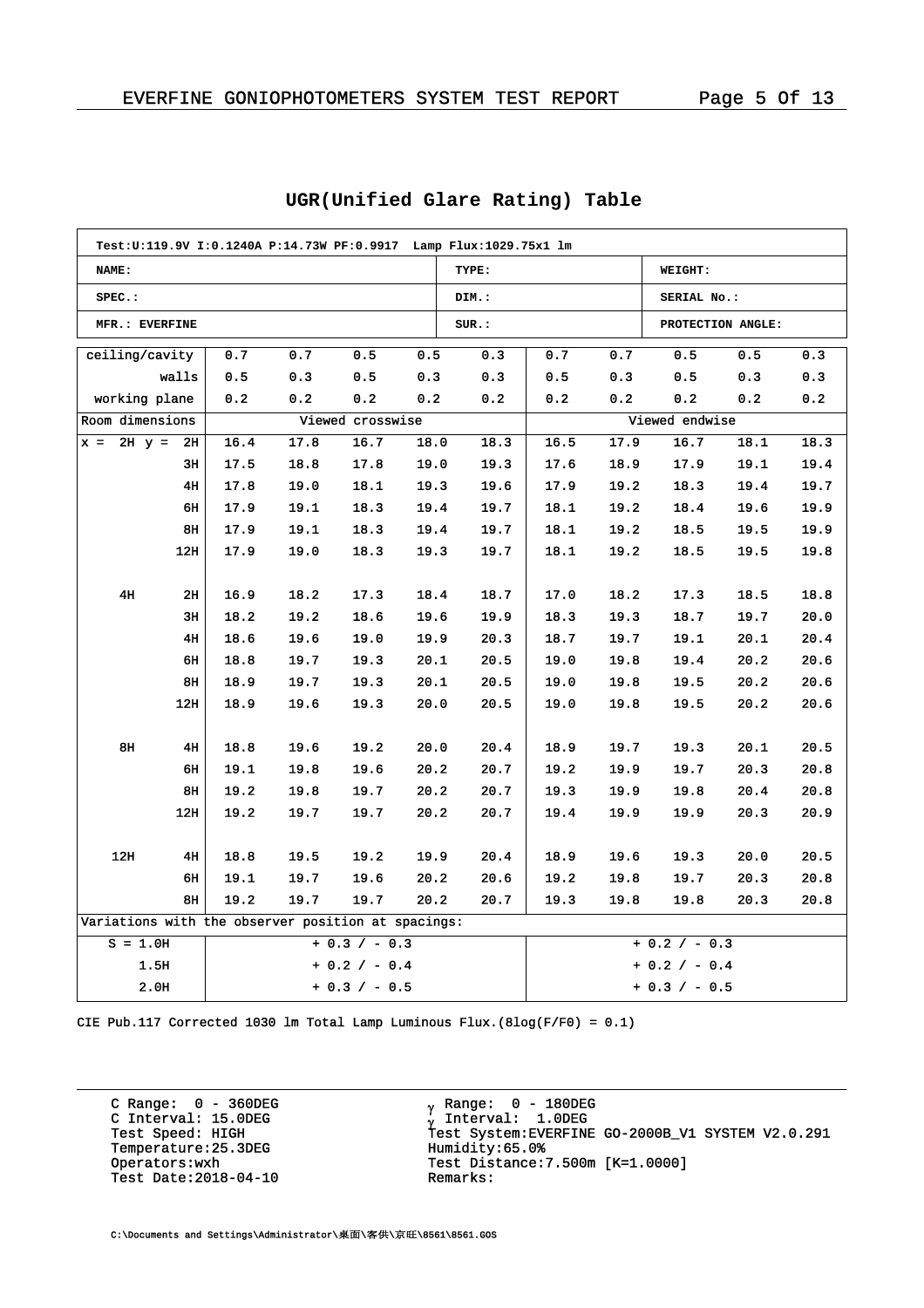# **UTILIZATION FACTORS TABLE**

| Test: U:119.9V I: 0.1240A P:14.73W PF: 0.9917 Lamp Flux: 1029.75x1 lm |       |                   |  |  |  |  |  |  |  |
|-----------------------------------------------------------------------|-------|-------------------|--|--|--|--|--|--|--|
| <b>NAME:</b>                                                          | TYPE: | <b>WEIGHT:</b>    |  |  |  |  |  |  |  |
| $SPEC.$ :                                                             | DIM.: | SERIAL No.:       |  |  |  |  |  |  |  |
| MFR.: EVERFINE                                                        | SUR.: | PROTECTION ANGLE: |  |  |  |  |  |  |  |

| <b>REFLECTANCE</b>               |     |                                                    |     |           |     |           |     |     |                 |             |  |  |
|----------------------------------|-----|----------------------------------------------------|-----|-----------|-----|-----------|-----|-----|-----------------|-------------|--|--|
| Ceiling                          | 0.8 | 0.8                                                | 0.8 | 0.7       | 0.7 | 0.7       | 0.5 | 0.5 | 0.5             | $\mathbf 0$ |  |  |
| Walls                            | 0.7 | 0.5                                                | 0.3 | 0.7       | 0.5 | 0.3       | 0.7 | 0.5 | 0.3             | $\mathbf 0$ |  |  |
| Working plane                    | 0.2 | 0.2                                                | 0.2 | 0.2       | 0.2 | 0.2       | 0.2 | 0.2 | 0.2             | $\mathbf 0$ |  |  |
| ROOM INDEX                       |     | UTILIZATION FACTORS (PERCENT)<br>$k(RI)$ x RCR = 5 |     |           |     |           |     |     |                 |             |  |  |
| $k = 0.60$                       | 60  | 49                                                 | 42  | 59        | 49  | 42        | 58  | 48  | 42              | 36          |  |  |
| 0.80                             | 70  | 59                                                 | 52  | 69        | 59  | 52        | 67  | 58  | 52              | 45          |  |  |
| 1.00                             | 78  | 68                                                 | 61  | 77        | 67  | 61        | 75  | 68  | 60              | 53          |  |  |
| 1.25                             | 85  | 76                                                 | 69  | 84        | 75  | 69        | 81  | 73  | 68              | 60          |  |  |
| 1.50                             | 90  | 81                                                 | 75  | 88        | 80  | 74        | 85  | 78  | 73              | 65          |  |  |
| 2.00                             | 97  | 89                                                 | 83  | 95        | 87  | 82        | 91  | 85  | 80              | 72          |  |  |
| 2.50                             | 100 | 93                                                 | 87  | 98        | 92  | 86        | 94  | 89  | 84              | 76          |  |  |
| 3.00                             | 103 | 97                                                 | 92  | 101       | 95  | 91        | 97  | 92  | 88              | 80          |  |  |
| 4.00                             | 107 | 102                                                | 98  | 105       | 100 | 96        | 100 | 96  | 93              | 84          |  |  |
| 5.00                             | 109 | 105                                                | 101 | 107       | 103 | 99        | 102 | 99  | 96              | 86          |  |  |
| ROOM INDEX                       |     |                                                    |     | UF(total) |     |           |     |     |                 | Direct      |  |  |
| According to DIN EN 13032-2 2004 |     |                                                    |     |           |     | Suspended |     |     | $SHRNOM = 1.25$ |             |  |  |

C Range: 0 - 360DEG C Interval: 15.0DEG<br>Test Speed: HIGH Temperature:25.3DEG Humidity:65.0%<br>Operators:wxh Test Distance: Test Date:  $2018-04-10$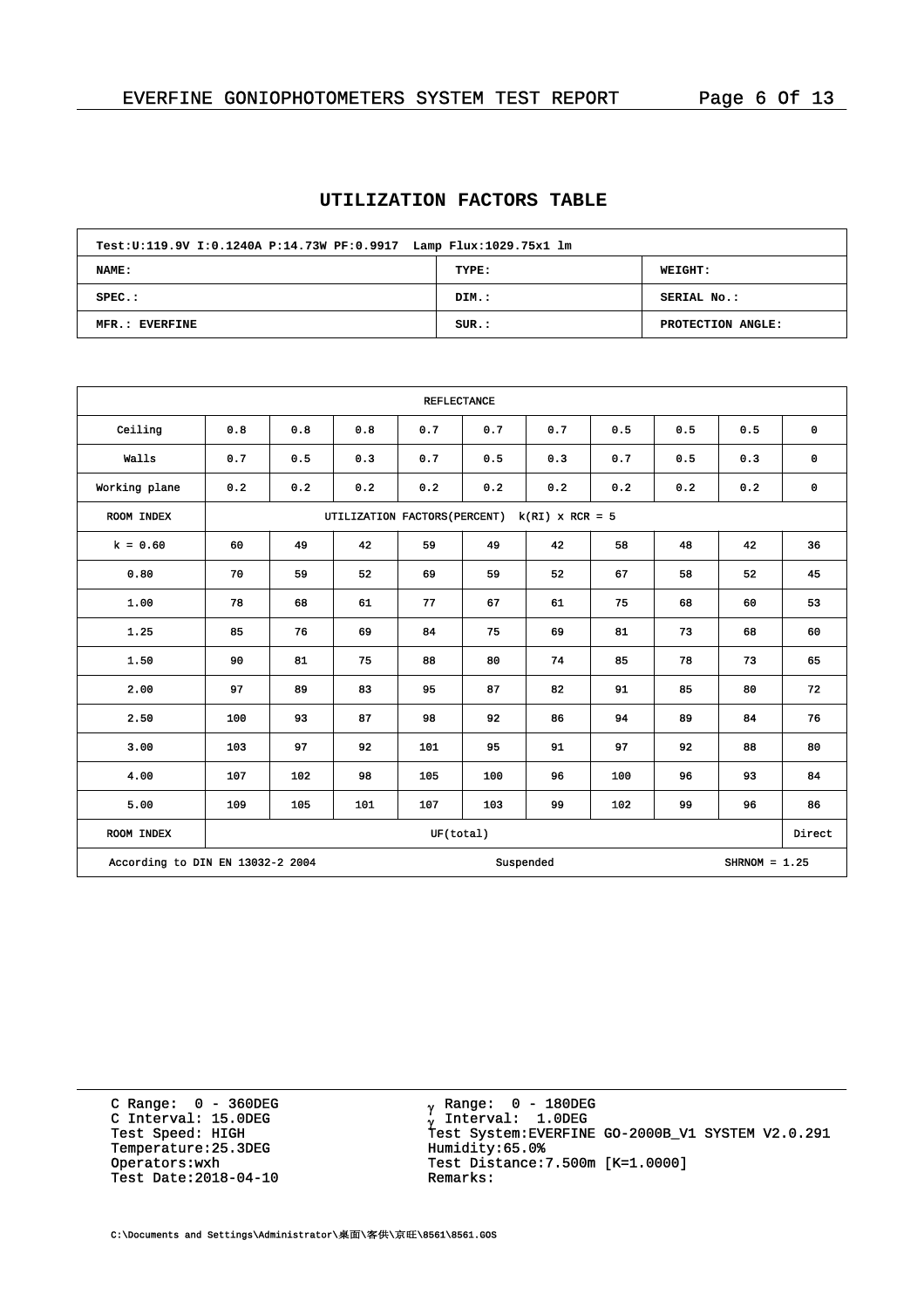# **ISOCANDELA DIAGRAM**

| Test: U:119.9V I: 0.1240A P:14.73W PF: 0.9917 Lamp Flux: 1029.75x1 lm |       |                   |  |  |  |  |  |  |
|-----------------------------------------------------------------------|-------|-------------------|--|--|--|--|--|--|
| <b>NAME:</b>                                                          | TYPE: | <b>WEIGHT:</b>    |  |  |  |  |  |  |
| $SPEC.$ :                                                             | DIM.: | SERIAL No.:       |  |  |  |  |  |  |
| MFR.: EVERFINE                                                        | SUR.: | PROTECTION ANGLE: |  |  |  |  |  |  |



C Range: 0 - 360DEG C Interval: 15.0DEG<br>Test Speed: HIGH Temperature:25.3DEG Humidity:65.0%<br>Operators:wxh Test Distance: Test Date:  $2018-04-10$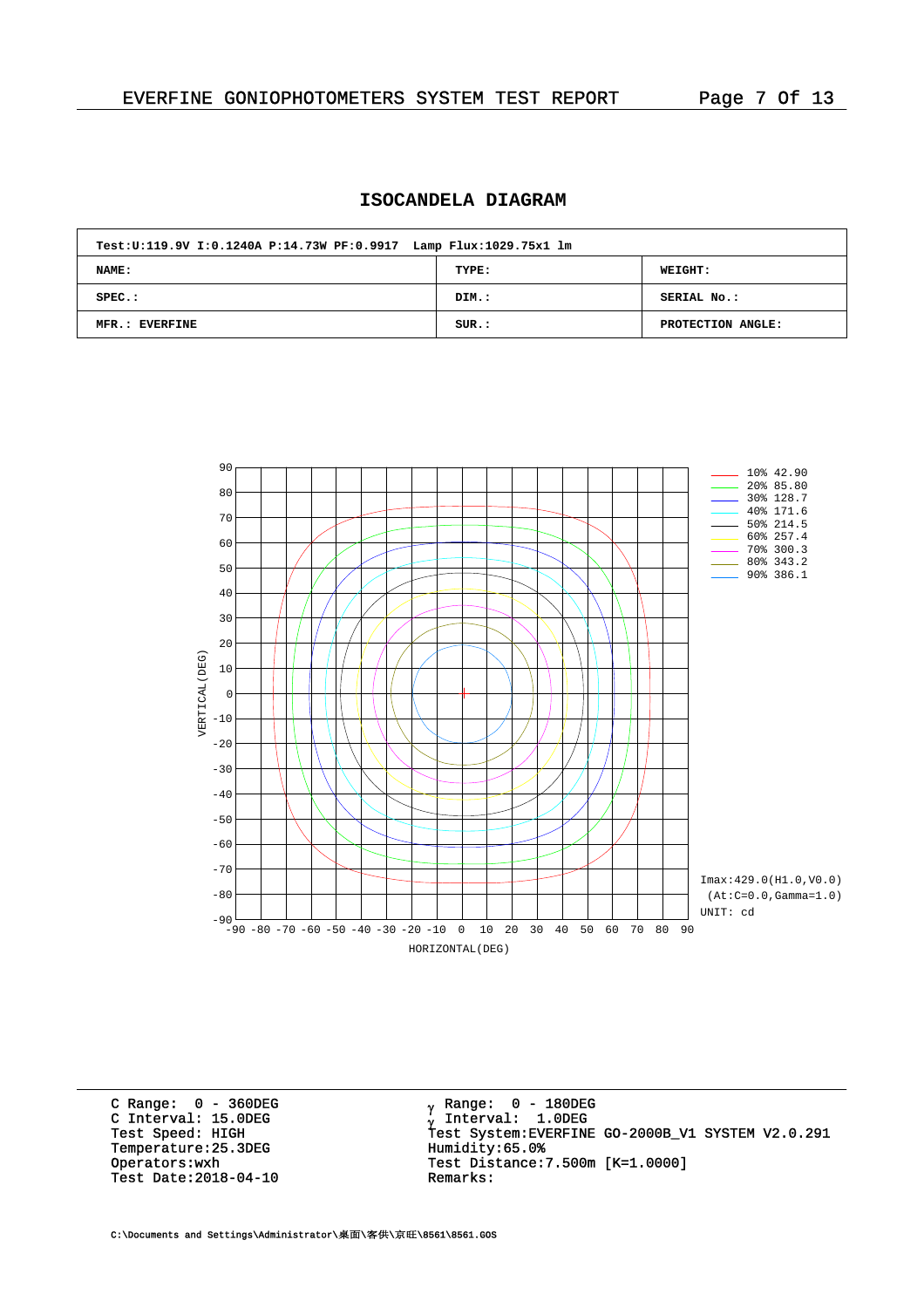## **AAI CURVES**

| Test: U:119.9V I: 0.1240A P:14.73W PF: 0.9917 Lamp Flux: 1029.75x1 lm |       |                   |  |  |  |  |  |  |
|-----------------------------------------------------------------------|-------|-------------------|--|--|--|--|--|--|
| <b>NAME:</b>                                                          | TYPE: | <b>WEIGHT:</b>    |  |  |  |  |  |  |
| $SPEC.$ :                                                             | DIM.: | SERIAL No.:       |  |  |  |  |  |  |
| MFR.: EVERFINE                                                        | SUR.: | PROTECTION ANGLE: |  |  |  |  |  |  |



**Note:The Curves indicate the illuminated area and the average illumination when the luminaire is at different distance.**

C Range: 0 - 360DEG C Interval: 15.0DEG<br>Test Speed: HIGH Temperature:25.3DEG Humidity:65.0%<br>Operators:wxh Test Distance: Test Date:  $2018-04-10$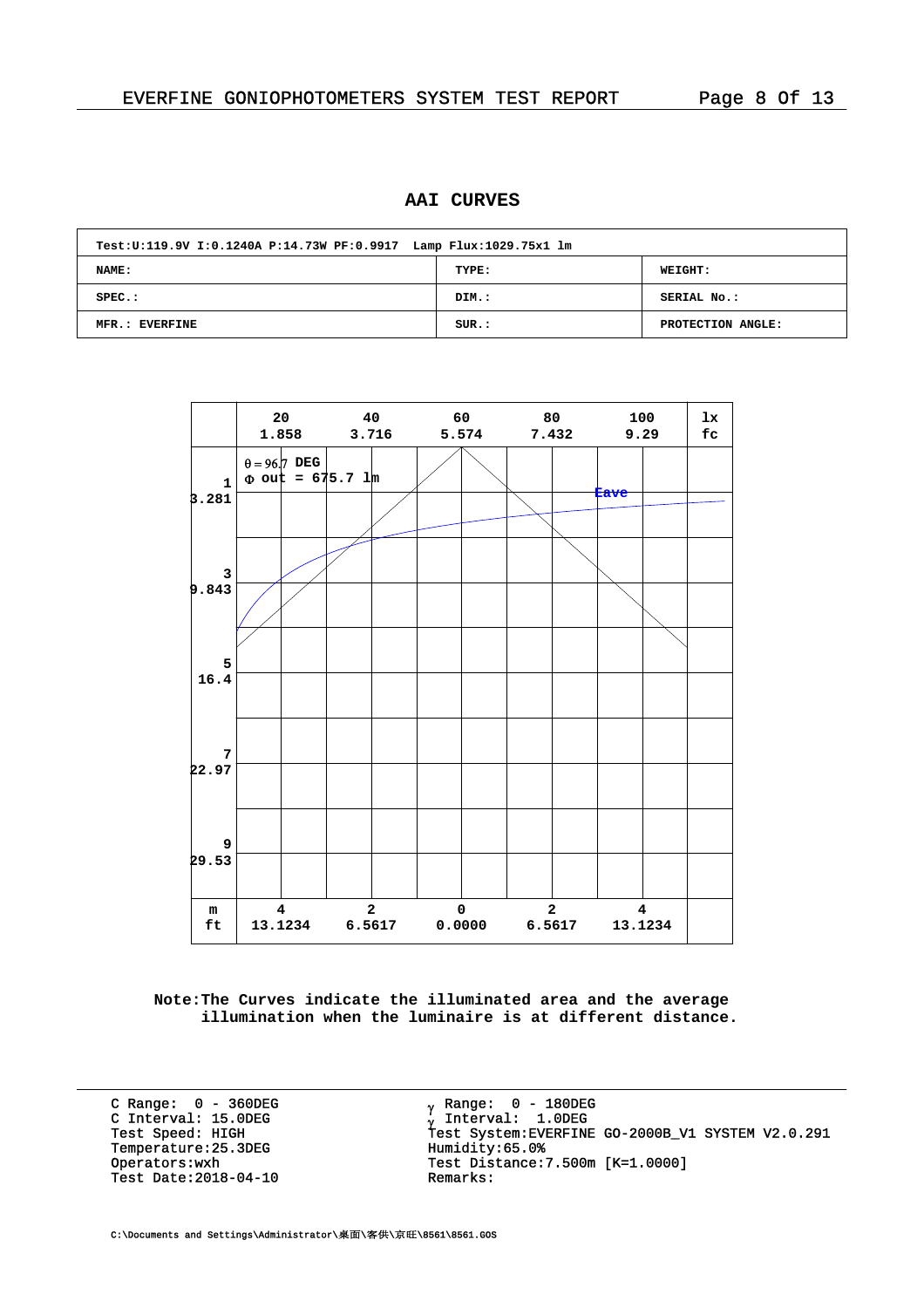# **ISOLUX DIAGRAM**

| Test: U:119.9V I: 0.1240A P:14.73W PF: 0.9917 Lamp Flux: 1029.75x1 lm |       |                   |  |  |  |  |  |  |  |  |  |
|-----------------------------------------------------------------------|-------|-------------------|--|--|--|--|--|--|--|--|--|
| NAME:                                                                 | TYPE: | <b>WEIGHT:</b>    |  |  |  |  |  |  |  |  |  |
| $SPEC.$ :                                                             | DIM.: | SERIAL No.:       |  |  |  |  |  |  |  |  |  |
| MFR.: EVERFINE                                                        | SUR.: | PROTECTION ANGLE: |  |  |  |  |  |  |  |  |  |



C Range: 0 - 360DEG C Interval: 15.0DEG<br>Test Speed: HIGH Temperature:25.3DEG Humidity:65.0%<br>Operators:wxh Test Distance: Test Date:  $2018-04-10$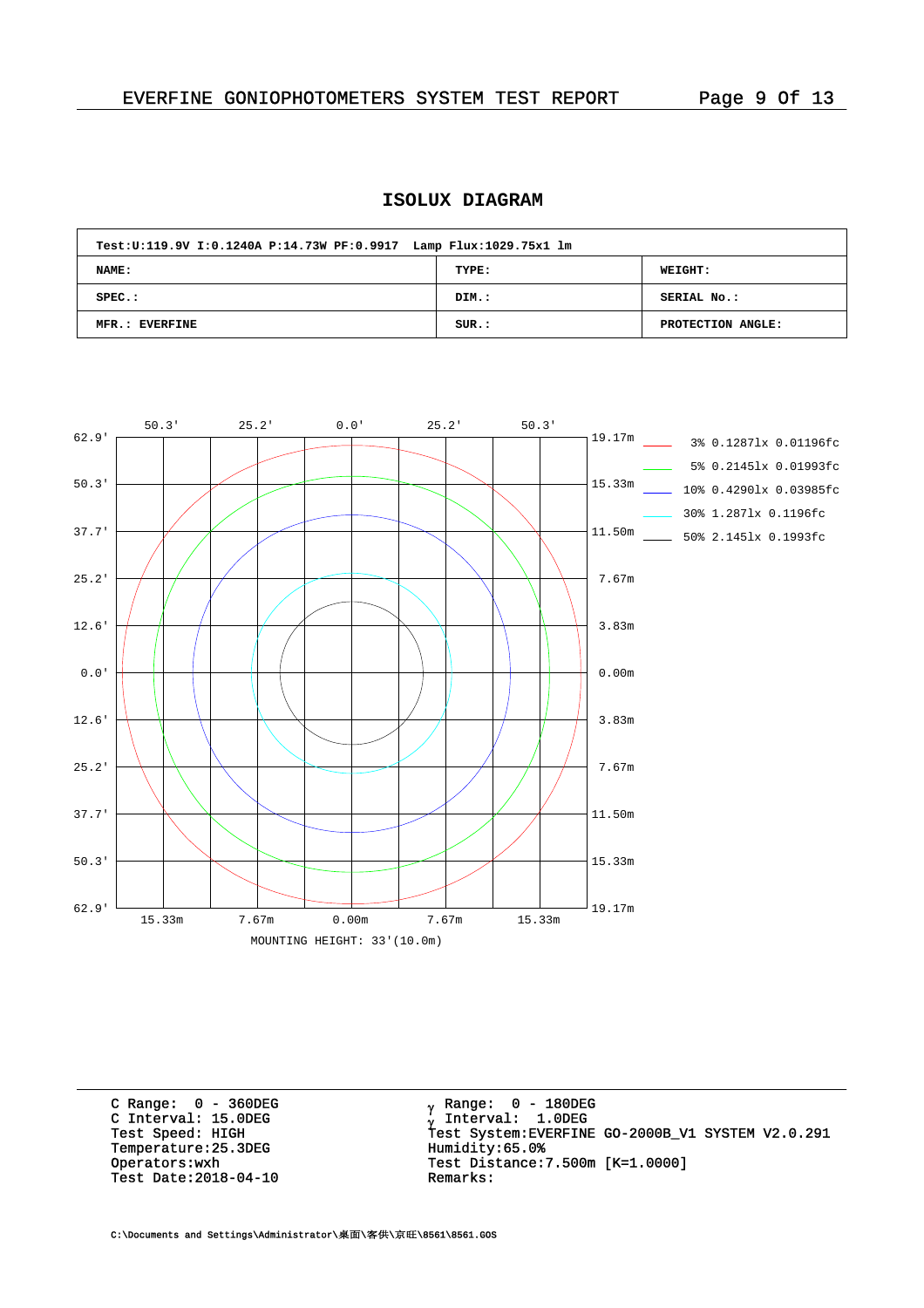#### **LED Avg.L Report**

| Test: U:119.9V I: 0.1240A P:14.73W PF: 0.9917 Lamp Flux: 1029.75x1 lm |       |                   |  |  |  |  |  |  |  |  |  |
|-----------------------------------------------------------------------|-------|-------------------|--|--|--|--|--|--|--|--|--|
| NAME:                                                                 | TYPE: | <b>WEIGHT:</b>    |  |  |  |  |  |  |  |  |  |
| $SPEC.$ :                                                             | DIM.: | SERIAL No.:       |  |  |  |  |  |  |  |  |  |
| MFR.: EVERFINE                                                        | SUR.: | PROTECTION ANGLE: |  |  |  |  |  |  |  |  |  |

| AvgL              | cd/m2 |
|-------------------|-------|
| $L_0~180(65)$ av  | 2398  |
| L $0~180(75)$ av  | 1671  |
| $L_0~180(85)$ av  | 852   |
| $L_90-270(65)$ av | 2392  |
| $L$ 90~270(75)av  | 1652  |
| $L_90-270(85)$ av | 846   |
| $L_45(65)$ av     | 2557  |
| $L_{145(75)av}$   | 1846  |
| $L$ 45(85) av     | 873   |

**Standard: GB/T 29293-2012**

C Range: 0 - 360DEG C Interval: 15.0DEG<br>Test Speed: HIGH Temperature:25.3DEG Humidity:65.0%<br>Operators:wxh Test Distance: Test Date:  $2018-04-10$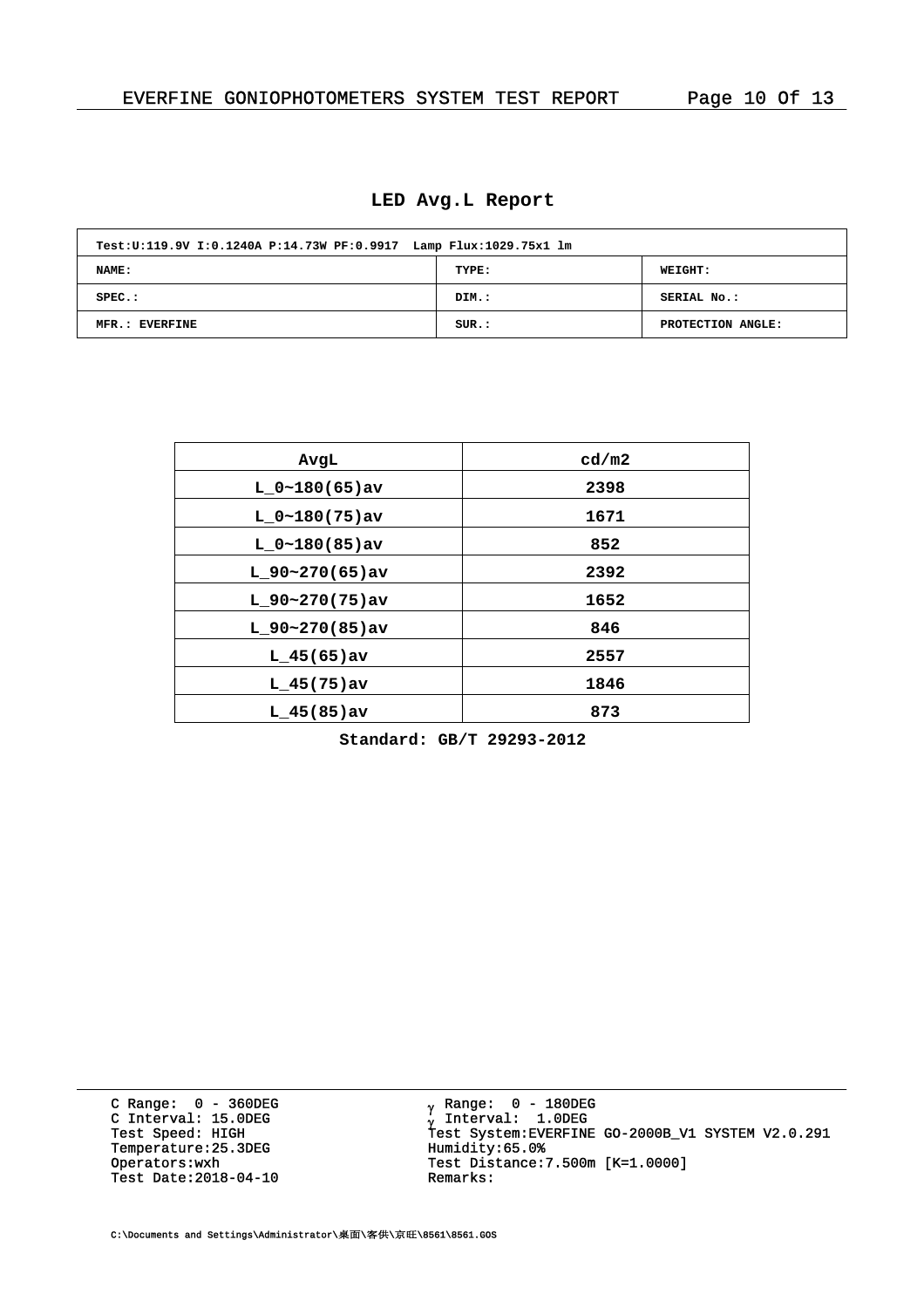# **Planar Illuminance Curve**



C Range: 0 - 360DEG C Interval: 15.0DEG<br>Test Speed: HIGH Temperature:25.3DEG Humidity:65.0%<br>Operators:wxh Test Distance: Test Date:  $2018-04-10$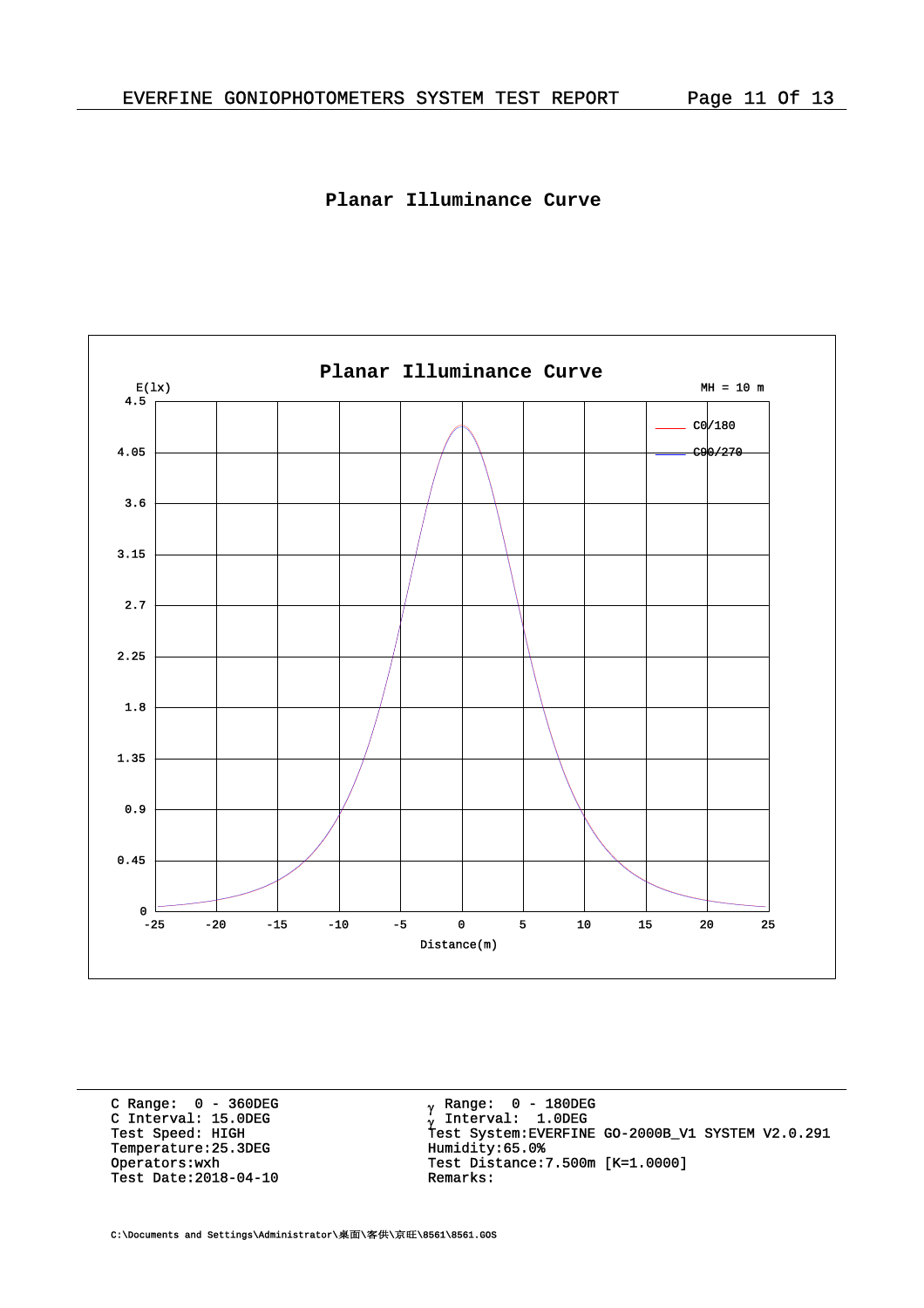#### **LUMINOUS DISTRIBUTION INTENSITY DATA**

| Test: U:119.9V I: 0.1240A P: 14.73W PF: 0.9917 Lamp Flux: 1029.75x1 lm |          |                   |  |  |  |  |  |  |  |  |  |
|------------------------------------------------------------------------|----------|-------------------|--|--|--|--|--|--|--|--|--|
| NAME:                                                                  | TYPE:    | <b>WEIGHT:</b>    |  |  |  |  |  |  |  |  |  |
| $SPEC.$ :                                                              | DIM.:    | SERIAL No.:       |  |  |  |  |  |  |  |  |  |
| MFR.: EVERFINE                                                         | $SUR.$ : | PROTECTION ANGLE: |  |  |  |  |  |  |  |  |  |

| Table--1 |      |      |      |                          |      |      |      |      |      |      |      |      |      |                  |      |      | UNIT: cd |      |      |
|----------|------|------|------|--------------------------|------|------|------|------|------|------|------|------|------|------------------|------|------|----------|------|------|
| C(DEG)   |      |      |      |                          |      |      |      |      |      |      |      |      |      |                  |      |      |          |      |      |
| ່γ (DEG) | 0    | 15   | 30   | 45                       | 60   | 75   | 90   | 105  | 120  | 135  | 150  | 165  | 180  | 195              | 210  | 225  | 240      | 255  | 270  |
| 0        | 429  | 428  | 428  | 428                      | 428  | 428  | 428  | 427  | 427  | 427  | 427  | 427  | 429  | 428              | 428  | 428  | 428      | 428  | 428  |
| 5        | 426  | 426  | 426  | 426                      | 426  | 426  | 425  | 425  | 425  | 424  | 424  | 424  | 426  | 425              | 425  | 425  | 425      | 424  | 425  |
| 10       | 418  | 418  | 418  | 418                      | 418  | 418  | 417  | 417  | 416  | 416  | 415  | 415  | 417  | 416              | 416  | 416  | 416      | 415  | 416  |
| 15       | 404  | 405  | 405  | 405                      | 404  | 405  | 404  | 404  | 403  | 403  | 401  | 401  | 403  | 402              | 402  | 401  | 402      | 401  | 402  |
| 20       | 386  | 387  | 386  | 387                      | 386  | 386  | 385  | 385  | 384  | 384  | 382  | 382  | 384  | 383              | 383  | 382  | 383      | 382  | 383  |
| 25       | 362  | 363  | 363  | 364                      | 363  | 364  | 362  | 362  | 361  | 361  | 359  | 359  | 361  | 359              | 359  | 358  | 359      | 358  | 358  |
| 30       | 335  | 336  | 336  | 338                      | 336  | 337  | 335  | 335  | 334  | 334  | 331  | 331  | 333  | 331              | 332  | 331  | 331      | 330  | 331  |
| 35       | 304  | 306  | 306  | 308                      | 307  | 307  | 305  | 305  | 304  | 304  | 301  | 301  | 303  | 301              | 302  | 300  | 301      | 299  | 300  |
| 40       | 272  | 274  | 274  | 276                      | 275  | 275  | 273  | 274  | 272  | 272  | 269  | 268  | 270  | 269              | 270  | 268  | 269      | 267  | 268  |
| 45       | 239  | 241  | 241  | 244                      | 242  | 243  | 241  | 241  | 240  | 240  | 237  | 236  | 237  | 236              | 237  | 235  | 236      | 234  | 235  |
| 50       | 204  | 206  | 209  | 210                      | 210  | 208  | 206  | 207  | 207  | 206  | 204  | 201  | 202  | 202              | 204  | 203  | 202      | 199  | 199  |
| 55       | 168  | 171  | 175  | 178                      | 176  | 173  | 171  | 172  | 173  | 175  | 170  | 167  | 167  | 167              | 170  | 171  | 168      | 164  | 164  |
| 60       | 134  | 137  | 141  | 145                      | 142  | 140  | 137  | 139  | 140  | 142  | 137  | 133  | 133  | 133              | 137  | 138  | 135      | 131  | 130  |
| 65       | 101  | 105  | 109  | 112                      | 110  | 107  | 105  | 106  | 108  | 109  | 105  | 101  | 101  | 101              | 105  | 104  | 103      | 98.3 | 97.6 |
| 70       | 70.6 | 74.4 | 77.5 | 80.5                     | 78.9 | 76.6 | 73.6 | 75.8 | 76.9 | 77.7 | 74.2 | 71.1 | 70.8 | 71.0             | 73.8 | 73.3 | 72.3     | 68.2 | 67.3 |
| 75       | 43.1 | 46.4 | 48.6 | 51.1                     | 49.7 | 48.2 | 45.4 | 47.5 | 48.0 | 48.7 | 45.9 | 43.6 | 43.4 | 43.5             | 45.4 | 44.6 | 43.8     | 40.9 | 40.1 |
| 80       | 20.4 | 22.6 | 23.9 | 25.4                     | 24.4 | 23.6 | 21.7 | 23.0 | 23.1 | 23.6 | 21.8 | 20.4 | 20.5 | 20.2             | 21.3 | 20.5 | 20.2     | 18.5 | 18.4 |
| 85       | 7.35 | 8.15 | 8.09 | 8.36                     | 8.22 | 8.54 | 7.91 | 8.27 | 7.76 | 7.58 | 7.15 | 7.01 | 7.50 | 7.22             | 7.41 | 6.99 | 7.25     | 6.81 | 6.83 |
| 90       | 3.10 | 3.20 | 3.20 | 3.30                     | 3.26 | 3.27 | 3.20 | 3.21 | 3.07 | 3.01 | 2.80 | 2.78 | 3.46 | 3.22             | 3.24 | 3.20 | 3.21     | 3.20 | 3.23 |
| 95       | 2.64 | 2.64 |      | $2.63$   2.63            | 2.63 | 2.63 | 2.63 | 2.63 | 2.63 | 2.63 | 2.63 | 2.63 | 3.23 | 3.22             | 3.22 | 3.23 | 3.23     | 3.23 | 3.22 |
| 100      | 2.70 | 2.70 | 2.70 | 2.70                     | 2.70 | 2.69 | 2.69 | 2.69 | 2.70 | 2.69 | 2.70 | 2.69 | 3.27 | 3.27             | 3.27 | 3.28 | 3.27     | 3.27 | 3.27 |
| 105      | 2.78 | 2.78 | 2.78 | 2.77                     | 2.77 | 2.77 | 2.77 | 2.77 | 2.77 | 2.77 | 2.77 | 2.77 | 3.33 | 3.33             | 3.34 | 3.34 | 3.33     | 3.34 | 3.32 |
| 110      | 2.87 | 2.87 | 2.87 | 2.86                     | 2.86 | 2.85 | 2.86 | 2.85 | 2.86 | 2.85 | 2.86 | 2.86 | 3.41 | 3.41             | 3.40 | 3.41 | 3.40     | 3.40 | 3.39 |
| 115      | 2.97 | 2.95 | 2.96 | 2.95                     | 2.95 | 2.94 | 2.95 | 2.94 | 2.95 | 2.95 | 2.95 | 2.95 | 3.48 | 3.47             | 3.47 | 3.47 | 3.47     | 3.47 | 3.47 |
| 120      | 3.07 | 3.06 | 3.06 | 3.05                     | 3.05 | 3.05 | 3.05 | 3.05 | 3.05 | 3.05 | 3.06 | 3.05 | 3.56 | 3.55             | 3.55 | 3.55 | 3.55     | 3.55 | 3.54 |
| 125      | 3.18 | 3.17 | 3.16 | 3.15                     | 3.15 | 3.15 | 3.16 | 3.15 | 3.16 | 3.15 | 3.16 | 3.17 | 3.64 | 3.64             | 3.63 | 3.63 | 3.63     | 3.63 | 3.63 |
| 130      | 3.29 | 3.29 | 3.27 | 3.27                     | 3.27 | 3.27 | 3.28 | 3.27 | 3.27 | 3.27 | 3.28 | 3.28 | 3.73 | 3.72             | 3.72 | 3.71 | 3.71     | 3.71 | 3.71 |
| 135      | 3.43 | 3.42 | 3.41 | 3.39                     | 3.40 | 3.40 | 3.41 | 3.40 | 3.40 | 3.39 | 3.41 | 3.42 | 3.82 | 3.81             | 3.80 | 3.80 | 3.79     | 3.80 | 3.80 |
| 140      | 3.57 | 3.56 |      | $3.55$   3.54            | 3.54 | 3.54 | 3.56 | 3.54 | 3.54 | 3.54 | 3.55 | 3.55 | 3.91 | 3.91             | 3.90 | 3.90 | 3.89     | 3.90 | 3.90 |
| 145      | 3.73 | 3.71 | 3.71 | 3.69                     | 3.69 | 3.69 | 3.70 | 3.69 | 3.69 | 3.69 | 3.70 | 3.71 | 4.01 | 4.01             | 4.00 | 3.99 | 3.99     | 3.99 | 4.00 |
| 150      | 3.88 | 3.86 | 3.86 | 3.86                     | 3.85 | 3.84 | 3.86 | 3.84 | 3.85 | 3.85 | 3.86 | 3.86 | 4.11 | 4.10             | 4.10 | 4.09 | 4.08     | 4.09 | 4.10 |
| 155      | 4.04 | 4.02 | 4.03 | 4.01                     | 4.02 | 4.02 | 4.02 | 4.01 | 4.02 | 4.01 | 4.01 | 4.01 | 4.22 | 4.21             | 4.21 | 4.20 | 4.19     | 4.19 | 4.19 |
| 160      | 4.20 | 4.18 | 4.17 | 4.16                     | 4.17 | 4.18 | 4.17 | 4.17 | 4.16 | 4.15 | 4.17 | 4.16 | 4.32 | 4.31             | 4.30 | 4.31 | 4.30     | 4.31 | 4.30 |
| 165      | 4.33 | 4.31 | 4.30 | 4.29                     | 4.30 | 4.31 | 4.32 | 4.31 | 4.30 | 4.29 | 4.29 | 4.31 | 4.43 | 4.40             | 4.39 | 4.39 | 4.40     | 4.41 | 4.40 |
| 170      | 4.45 | 4.43 | 4.42 | 4.43                     | 4.42 | 4.42 | 4.42 | 4.41 | 4.42 | 4.40 | 4.41 | 4.41 | 4.51 | 4.49             | 4.48 | 4.48 | 4.48     | 4.49 | 4.49 |
| 175      | 4.52 | 4.51 | 4.52 | 4.51                     | 4.51 | 4.50 | 4.49 | 4.49 | 4.50 | 4.49 | 4.50 | 4.49 | 4.56 | 4.56             | 4.55 | 4.55 | 4.54     | 4.54 | 4.54 |
| 180      | 4.58 | 4.57 |      | $4.58$   $4.56$   $4.56$ |      | 4.56 | 4.55 | 4.55 | 4.55 | 4.56 | 4.55 | 4.54 |      | $4.58 \mid 4.57$ | 4.57 | 4.57 | 4.56     | 4.56 | 4.55 |

C Range: 0 - 360DEG C Interval: 15.0DEG<br>Test Speed: HIGH Temperature:25.3DEG Humidity:65.0%<br>Operators:wxh Test Distance: Test Date:  $2018-04-10$